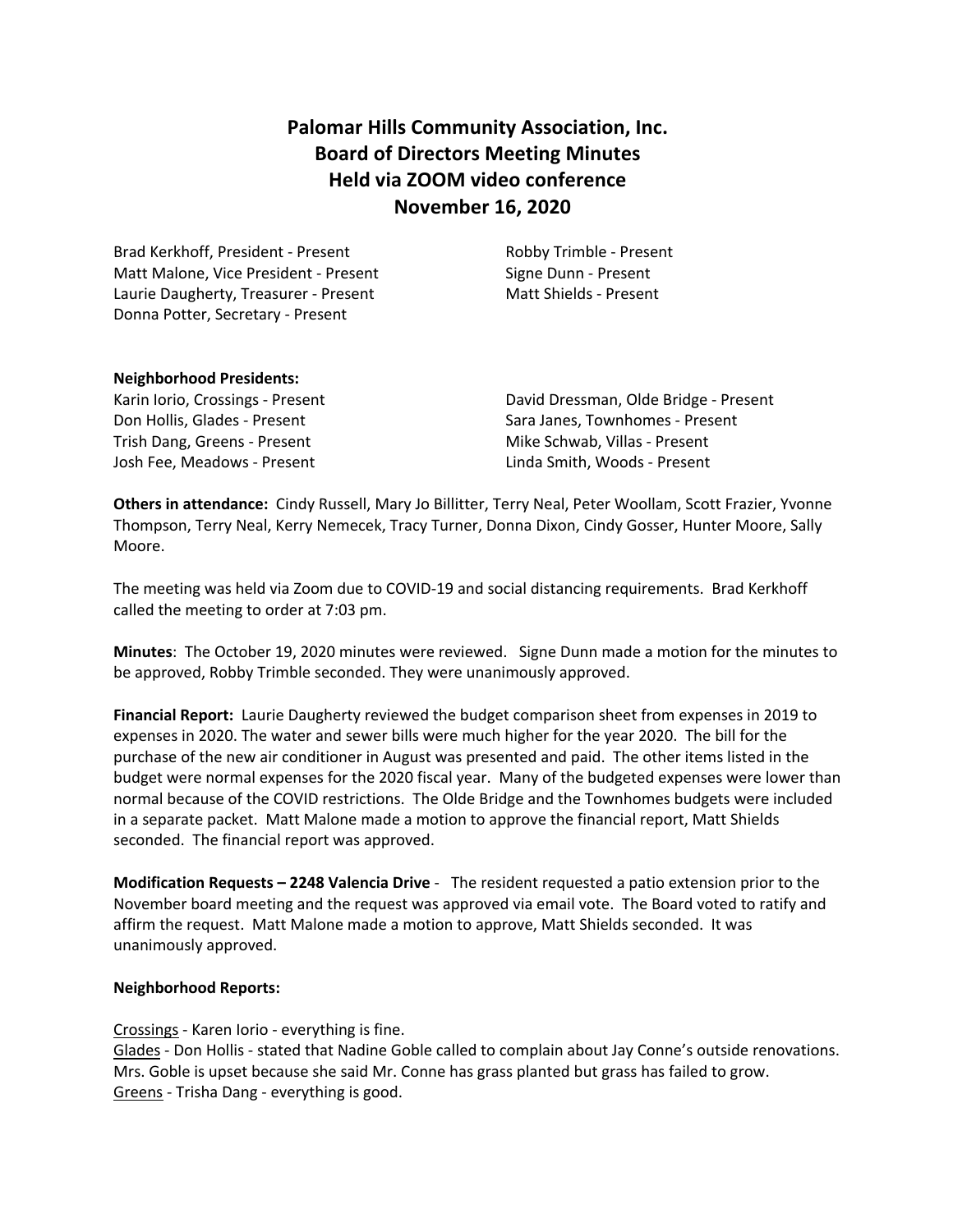Meadows - Josh Fee - everything is fine but has had a resident question the use of different colored light blubs in the neighborhood.

Olde Bridge - David Dressman - stated that everything is fine.

Townhomes - Sara Janes - asked when the Townhomes would get repairs done to roofs that are in disrepair. Laurie Daugherty suggested that designated members on the board have a meeting with the Townhome residents on how to go through the Palomar portal to request services. Discussion will follow in new business.

Woods - Linda Smith - everything is fine.

Villas - Mike Schwab - expressed concern about skateboarders and bicyclist running up and down the streets. Mike said he will get with Cindy Russell to discuss contact with Lexington City Roads to see if speed bumps or humps could be installed.

**New Business**: The 2021 Palomar Hills Community Association, Inc.'s budget was discussed. The budget was mailed out to all residents to allow them time to provide input to the proposed budget. Laurie Daugherty explained how the budget would be approved or denied. All neighborhood presidents (who represent their prospective neighborhoods homeowners) would need to approve the budget. Over 50% of the neighborhood presidents would be needed to approve or disapprove the proposed budget . Laurie presented updates to the budget that went out to the residents after the mailout. The Workers Compensation insurance increased by \$400.00 for next year and the line item for the Capital Reserve Study was decreased to \$5,990.00. Matt Malone made a motion to approve the 2021 budget, Signe Dunn seconded. It was unanimously approved.

Sara Janes posed the question of how do they know projects/work done by vendors hired is complete and accurate. Cindy Russell said she and Lester have been on site to inspect quality and workmanship of projects. Brad Kerkhoff said that we will revisit the results in April or May of 2021.

Don Hollis brought up the expense of maintaining the stamped concrete intersections in the neighborhood. Brad stated that maintenance of pavers should last for 10 more years.

Map of the JN Harrodsburg, LLC development and zoning change request was presented to the board. Residents were encouraged to attend the zoning meeting on November 19, 2020 if they had any questions or objections.

Brad Kerkhoff proposed that Laurie Daugherty as Treasurer have online, read only access to Palomar's banking accounts. Donna Potter made a motion to approve, Robby Trimble seconded. Signe Dunn opposed. The motion was approved.

Discussion of having a reserve study done for the Palomar Hills Community Association was continued. Information was shared on the pros of having a reserve study done and the advantages of having projected goals and costs for the future needs of Palomar Hills.

The Palomar Board decided to continue to have the annual Holiday Celebration on December 19, 2020. Details will be sent out via email.